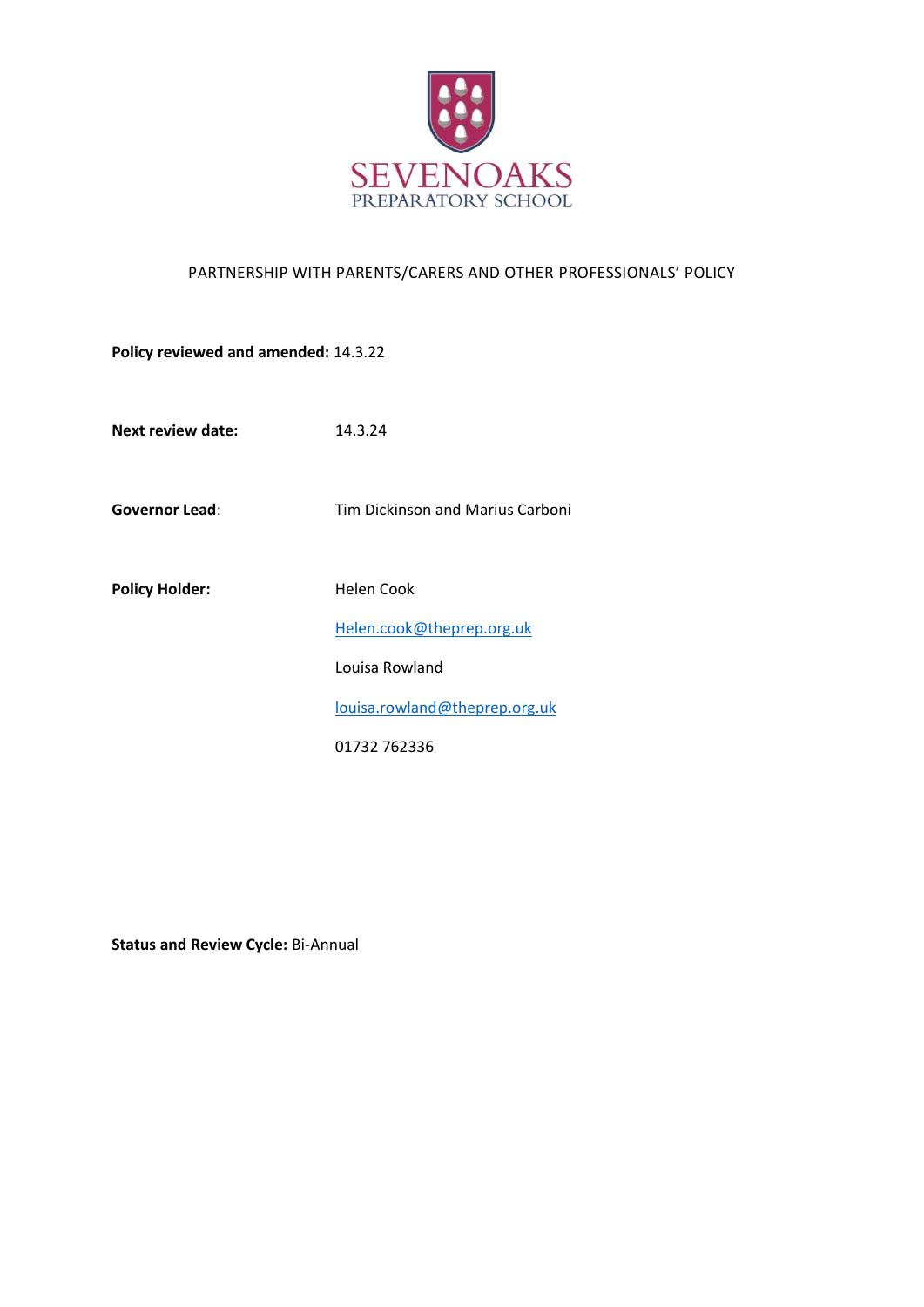Sevenoaks Preparatory School Early Years Department strongly supports the involvement of parents, carers, wider family and community for the benefit of children's personal, social and emotional development, without which growth in other areas of learning will not flourish. In order to build strong partnership with other parties involved in any child's development and learning, staff at Sevenoaks Pre-Prep School understand the value of reciprocal respect, openness, honesty and professional communication whilst at all times remembering confidentiality for the welfare of the children involved.

The Revised Early Years Foundation Stage Statutory Framework 2019 requires all Early Years practitioners to develop strong relationships and partnerships with parents of the children attending the setting and other professionals involved in any child's learning and development.

## **Under Section 3 – The Safeguarding and Welfare Requirements Statutory Framework states:**

"*Providers must maintain records and obtain and share information with parents and carers and all other professionals working with the child …to ensure the safe and efficient management of the setting and to help ensure the needs of all children are met*". (Point, 3.67)

## **Working with Parents**

Practitioners at Sevenoaks Pre-Prep School Early Years Department use many approaches to bridge the gap of communication and partnership with parents.

For example, prior to any child starting in any class of the foundation years (Nursery, Kindergarten and Reception) we offer an induction and settling in programme (see Induction and Settling in Policy) in which we offer:

- A visit to Nursery before starting
- Online virtual welcome meeting

Once the child has started within his/her year, the setting offers parents:

- An open-door ethos which invites parents to discuss with practitioners at pick up or drop offs any immediate concerns about their child
- Online Tapestry Learning Journals, updated daily, which contain all of the children's records of development during their lives in the whole of the Early Years Department. This journal continues from Nursery to end of Reception. Parents have access to all information held by the school about their child in accordance with the Data Protection Act 2018
- During the first term Online video calls
- Parental consultations
- 2 year check report
- End of year report

Staff at Sevenoaks Prep Junior School strive to create a rapport of trust and close partnership with parents. We aim to gain this through the continuous use of egalitarian language and non-judgemental attitudes.